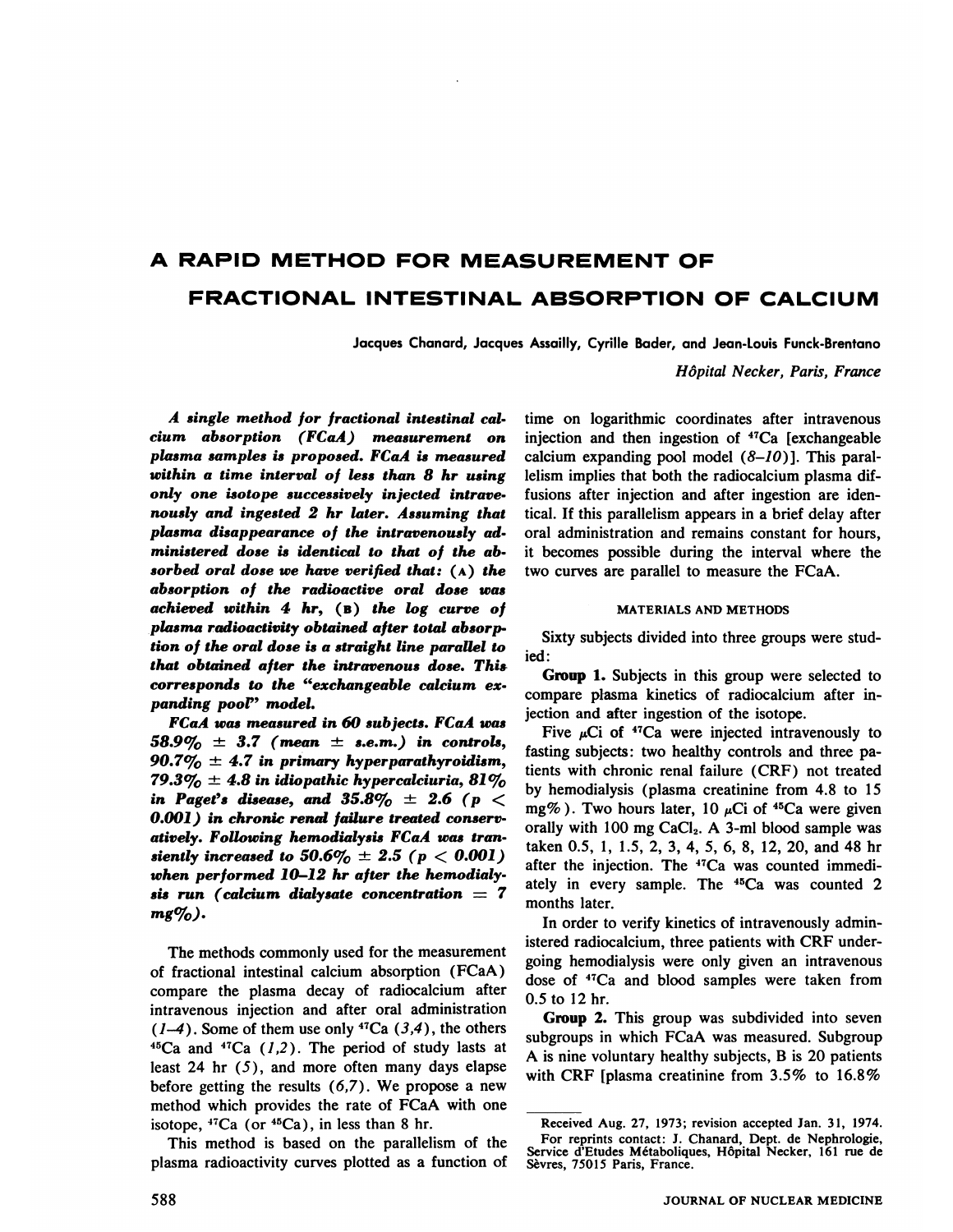|                  | CONSERVATIVELY (2B) AND CRF PATIENTS UNDERGOING HEMODIALYSIS (2C) |                      |                |                 |                    |                              |  |  |
|------------------|-------------------------------------------------------------------|----------------------|----------------|-----------------|--------------------|------------------------------|--|--|
| <b>Subgroups</b> | No.                                                               | Daily dietary intake |                | Plasma levels   |                    |                              |  |  |
|                  |                                                                   | Ca<br>(mg)           | (mg)           | Ca<br>$(mg\%)$  | (mg <sub>2</sub> ) | Creat.<br>(mg <sub>2</sub> ) |  |  |
| 2A               | o                                                                 | $750 + 50$           | $1.300 \pm 50$ | $9.37 \pm 0.14$ | $3.42 \pm 0.11$    | $1.05 \pm 0.06$              |  |  |
| 2B               | 20                                                                | $400 \pm 30$         | $950 \pm 50$   | $8.40 \pm 1.36$ | $5.81 \pm 1.60$    | $10.39 \pm 1.02$             |  |  |
| 2C               | 15                                                                | $670 \pm 30$         | $1,200 \pm 50$ | $9.40 \pm 1.49$ | 4.0 $\pm$ 1.31     | $7.73 \pm 0.51$              |  |  |

(mean 10 mg% )}, and C is 15 patients with CRF on hemodialysis. Twenty to 24 hr a week of hemo dialysis was performed with Kiil-type dialyzers equipped with Cuprophan membrane. The herno dialysis bath concentration of calcium was 7 mg%. Subgroup D is three patients with primary hyperparathyrodism due to an adenoma subsequently proven by surgery, E is two patients with Paget's disease, F, is three patients with idiopathic hypercalciuria, and G is one patient with CRF (plasma creatinine 4.1 mg%) and 25-OH-cholecalciferol intoxication (plasma calcium 12.7 mg%).

In Table 1 are shown the daily dietary intake of calcium and phosphate and the calcium, phosphate, and creatinine plasma levels in subgroups 2A, 2B, and 2C.

The test was performed on subjects fasting for 12 hr in whom all drug therapy was withdrawn for at least 3 weeks prior to the study. No patient had been given vitamin D except the patient of subgroup G. Fasting hemodialyzed patients were tested 10–12 hr after the end of the hemodialysis run. FCaA was measured in 9 of the 15 hemodialyzed patients before and after the hemodialysis run.

Three microcuries of <sup>47</sup>Ca were injected intravenously. A 3-mi blood sample was taken 30, 60, 90, and 120 min later. Then 15  $\mu$ Ci of <sup>47</sup>Ca were given orally in 30 ml of distilled water containing 100 mg of  $CaCl<sub>2</sub>$  as a carrier. Blood samples were taken 2, 4, 6, 8, and 10 hr after ingestion in ten patients, and only at the 2nd, 4th, and 6th hr in the others. Two hours after the oral administration of radiocalcium, they were allowed to break their fast.

We tested the reproducibility of the FCaA meas urement by repeating the study in two controls be longing to Group 2A, three patients belonging to Group 2B, and three patients belonging to Group 2C.

In order to verify that the FCaA modifications brought about by dialysis in Group 2C were not de pendent on the amount of carrier dose, we repeated the study in three Group 2C patients using 500 mg of CaCl<sub>2</sub>.

Group 3. This group was introduced to explore

the correlation between radiocalcium absorption as measured by fecal recovery and FCaA measurement.

The FCaA test was made on seven patients with various degrees of impaired renal function (plasma creatinine from 1 to 18 mg%) with  $45Ca$  on the protocol described above. The day after, 30  $\mu$ Ci of  $47$ Ca were given orally with 100 mg of CaCl<sub>2</sub> to patients who had been fasting for 12 hr. Stools of the following 8 days were collected and mixed together before being either homogenized in water or ashed. They were then counted in a gamma scintillator equipped with an 800-channel analyzer (Intertech nique).

### CALCULATION

FCaA. The plasmatic curve plotted on logarithmic coordinates from the first four samples obtained after the intravenous injection is adjusted using a least square regression technique. The curve is then ex trapolated. The plasma radioactivity sampled after oral administration gives the data for drawing the ingestion curve (Fig. 1).

FCaA calculation is based on values obtained 4 hr after the oral dose. It is again calculated with values obtained at the 6th hr.

The FCaA formula is:

$$
\text{FCaA} = \frac{a}{b} \times \frac{B}{A} \times 100
$$

where A is ingested dose, B is injected dose, a is  $a' - a''$ , a' is activity, on the ingestion curve at time t measured from the ingestion, and a" is activity on the extrapolated part of the injection curve at time t, is activity on the injection curve after a time interval following the injection equal to t.

Fecal balance. The intestinal absorption of <sup>47</sup>Ca was estimated according to  $57\text{Sc}/57\text{Ca}$  ratio in stool as described by Ogg, Pearson, and Veall  $(11)$ .

Statistical studies. Student's t-test was used.

### RESULTS

Controls. To test the validity of the method, the plasma curve obtained in patients of Group 1 was plotted on logarithmic coordinates after <sup>47</sup>Ca injec-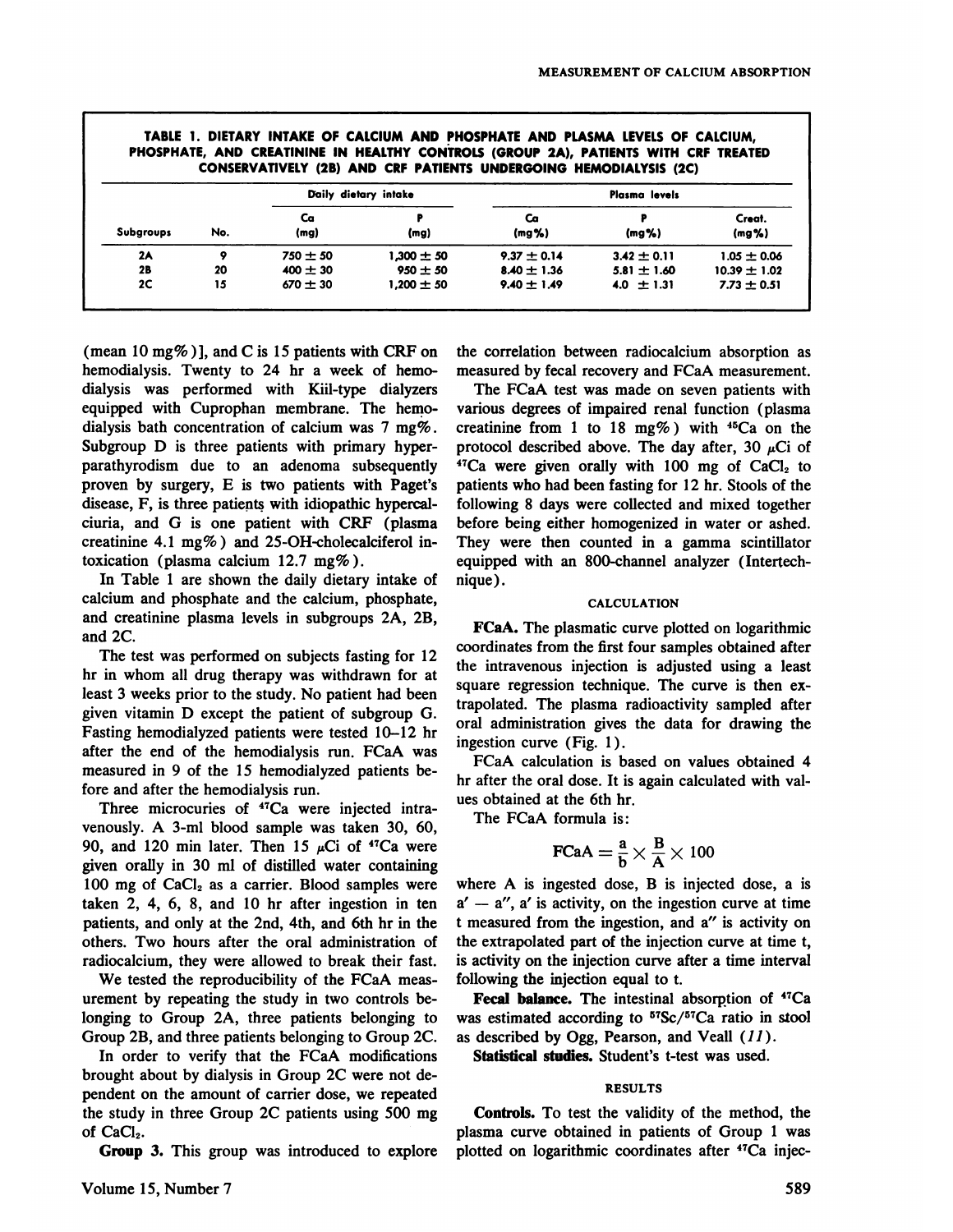

**FIG.** 1. Log radioactivity vs log time plasma curves. <sup>47</sup>Ca was **Injected at 0 time and ingested at 2 hr (for FCaA calculation see text). AU = Arbitrary Units.**

tion. A straight line results, extending from 10 min to 20 hr in controls and from 30 min to  $24-48$  hr in patients with CRF. After the 45Ca oral dose, in the same group, the plasma curve becomes linear 4 hr after ingestion. The two curves remain parallel until 20 hr after the injection (Fig. 2). In three patients with CRF undergoing hemodialysis, the plasma curve after an intravenous dose of  $47Ca$  is a straight line from 0.5 to 12 hr.

Similar results are obtained in all subjects from Groups 2 and 3 as illustrated in Table 2 for the period lasting from 4 to 6 hr. This fact allows cal culation of FCaA. No significant variation of FCaA calculation at 4 hr and 6 hr has been observed.

**FCaA values.** FCaA of healthy controls (Group 2A) is 58.4%  $\pm$  3.6 (mean  $\pm$  s.e.m.). FCaA of patients with primary hyperparathyroidism (Group 2D) are, respectively, 100, 87.5, and 84.5% . In patients with idiopathic hypercalciuria it is 86, 82, and 70%, respectively. It is 76 and 66% in the two patients with Paget's disease and 100% in the patient with 25-OH-cholecalciferol intoxication (Fig. 3).

dialyzed patients (Group 2C), FCaA is  $50.6\% \pm 2.5$ .  $\phantom{0}60\phantom{0} + \phantom{0}60\phantom{0} + \phantom{0}111$ The mean FCaA of the 20 patients with CRF (Group 2B) is 35.8%  $\pm$  2.6. It is significantly lower than the FCaA of healthy controls  $(p < 0.001)$ . There is a significant inverse linear correlation be tween FCaA and the plasma creatinine level  $(y = 100$  $-0.13 \times +50.73$ , r =  $-0.55$ , p < 0.01). In hemoserved in CRF patients who are not on hemodialysis  $(p < 0.01)$ . This result is not significantly different  $p_0$ from that obtained in healthy controls ( $p < 0.05$ ).

> The FCaA was measured in 6 of the 15 hemodi alyzed patients before and 10-12 hr after the hemodialysis run. Hemodialysis significantly increases the FCaA value ( $p < 0.01$ ) (Fig. 4).

When a carrier dose of 500 mg is used, a similar

increase is noted. FCaA before hemodialysis is 20.4, 3 1.3, 17.4% and after hemodialysis is 22.7, 64.2, 26.2% , respectively.

Repeated studies made in eight subjects indicate that variations in FCaA calculation are in the order of  $\pm 2\%$ .

Relation between FCaA and radiocalcium retained as measured by fecal loss. There is a significant linear correlation between these two parameters  $(y =$  $0.93x - 4.21$ ,  $r = 0.94$ ,  $p < 0.001$ ). The mean value of radiocalcium retained as measured by fecal loss is about 7% higher than when estimated with FCaA.

#### DISCUSSION

The test we propose for the measurement of FCaA takes less than 8 hr to perform. This short period minimizes errors which may be induced by changes in calcium metabolic homeostasis. This fact repre sents an advantage over the other simplified tech niques which have been proposed to measure FCaA. FCaA can be calculated after an oral dose of  $47Ca$ followed by an intravenous dose of  $47Ca$ , 1–14 days later, using serial forearm counting  $(6)$ . The results obtained by this technique are influenced by incor poration of 47Ca into bone and soft tissues.

The test we propose requires only one isotope. This is an advantage over the technique proposed by De Grazia and Rich  $(1)$ , where FCaA can be calculated from comparative diffusion of an intra venously and an orally administered dose of <sup>47</sup>Ca and 45Ca. Blood or urine sample must be counted immediately and 1.5–2 months later after near total decay of <sup>47</sup>Ca has occurred. However, simultaneous counting of both isotopes is possible but necessitates an elaborate method (2).

The plasma radioactivity curve, after adminis-



**FIG.** 2. Log radioactivity vs log time of "Ca injected and "Ca **ingested:(patient EM,CRF,plasma creotinine 15 mg%). AU Arbi trary Units.**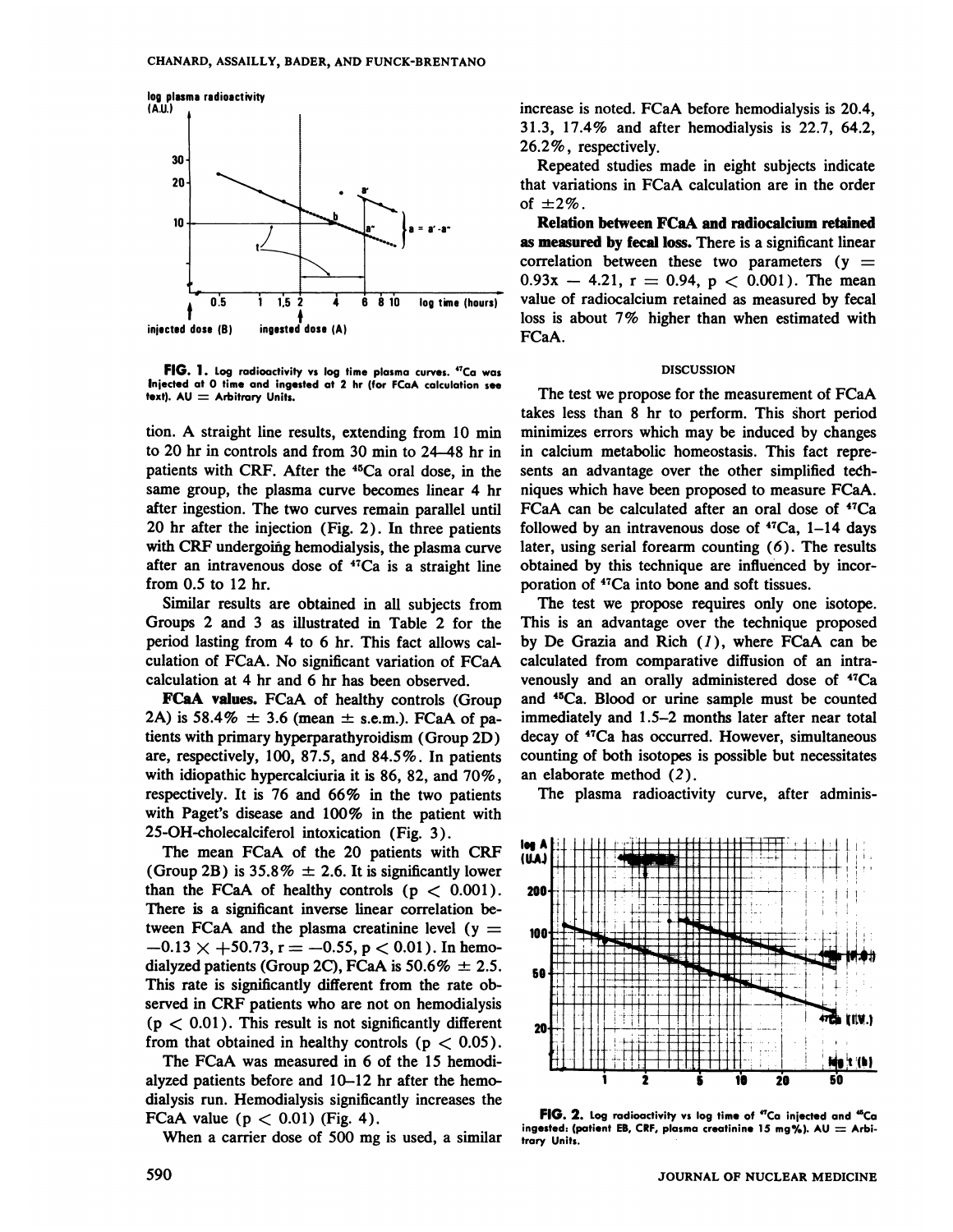|                            |     | INGESTION OF RADIOCALCIUM AND EXPRESSED IN % DOSE |                |       |      |
|----------------------------|-----|---------------------------------------------------|----------------|-------|------|
| <b>FCaA</b>                | No. | 4 hr                                              | 6 hr           |       |      |
| <b>Healthy controls</b>    |     | $58.4 \pm 3.6$                                    | $56.2 \pm 3.8$ | 0.436 | 0.60 |
| <b>CRF</b>                 | 20  | $36.0 \pm 2.8$                                    | $35.1 \pm 2.3$ | 0.250 | 0.80 |
| <b>CRF</b> on hemodialysis | 15  | $50.6 \pm 2.8$                                    | $50.7 \pm 2.6$ | 0.026 | 0.90 |



**FIG. 3. FCaAvaluesin varioussubgroups2 (A healthycon trols, B =CRF, C = CRF undergoing hemodialysis, D primary**  $h$ yperparathyroidism,  $E =$  Paget's disease,  $F =$  primary hypercal**ciuria, G = CRF with 25-OH-cholecalciferol intoxication.**



**FIG. 4. FCaAbeforeand after hemodialysisrun in nine pa tients belonging to group 2C. Carrier dose of CaCI,:100 mg (closed circle), 500 mg (open circle).**

tration of the oral dose, has the same slope as the injection curve from 4 hr after ingestion, both in healthy controls and in patients. This means that, after 4 hr, an equilibrium is maintained between ab sorption from the gut and disappearance from the plasma. A value for FCaA may theoretically be ob tamed from the 4 hr-sample. FCaA measured from a 6 hr-sample showed no significant difference from that obtained from the 4 hrsample in Groups 2A,

2B, and 2C (Table 2) (insufficient numbers in Groups 2D to 2G). This hypothesis is supported by the find ings of numerous authors  $(6,12-14)$ . They have shown that net calcium absorption is achieved within 3 hr from ingestion.

FCaA varies with the carrier dose mainly related to the specific radioactivity of the  $47Ca$  ingested  $(1,6)$ . We have chosen to perform all tests with  $100$ mg of  $CaCl<sub>2</sub>$ . This quantity permits a good dissociation between the injection curve and the ingestion curve. It allows detection of all variations of FCaA whatever the age  $(15)$ , the diet  $(15-17)$ , the physicochemical state of calcium in the intestinal lumen  $(18)$ , the biliary secretion  $(19)$ , the parathyroid hormone secretion, or the vitamin D administration **(20,21).**

The amount of <sup>47</sup>Ca used for the test provides a bone radiation less than 1 rad. The absorbed dose has been estimated for bone retention of the whole dose without exit. This value is 30 times lower than the permissible annual maximal dose allowed for professional exposure (22).

The FCaA results measured according to plasma curves are lower than those obtained by fecal studies. This difference could be explained by minor losses in stool collection, delayed excretion of 47Ca beyond the collection, enteropathic cycling of calcium as suggested by Birge  $(6)$ , or by hypothetical transitory sequestration of calcium in the intestinal wall. How ever, the strong correlation between the values oh tamed with these two methods tends to validate our test.

The various rates of FCaA that we have observed in our different groups of subjects confirm the results already published. Intestinal absorption of radiocal cium in primary hyperparathyroidism, idiopathic hypercalciuria, Paget's disease, and vitamin D in toxication is significantly higher than in healthy sub jects ( $p < 0.001$ ). On the contrary, FCaA in untreated CRF is diminished ( $p < 0.001$ ) (23,24), this diminution being proportional to the degree of renal failure. Our experience with hemodialyzed pa tients (calcium bath  $=7$  mg%), whether the carrier dose used is 100 or 500 mg, shows that a tran sient increase of FCaA occurs after each run. This result conflicts with other published data (25—27).